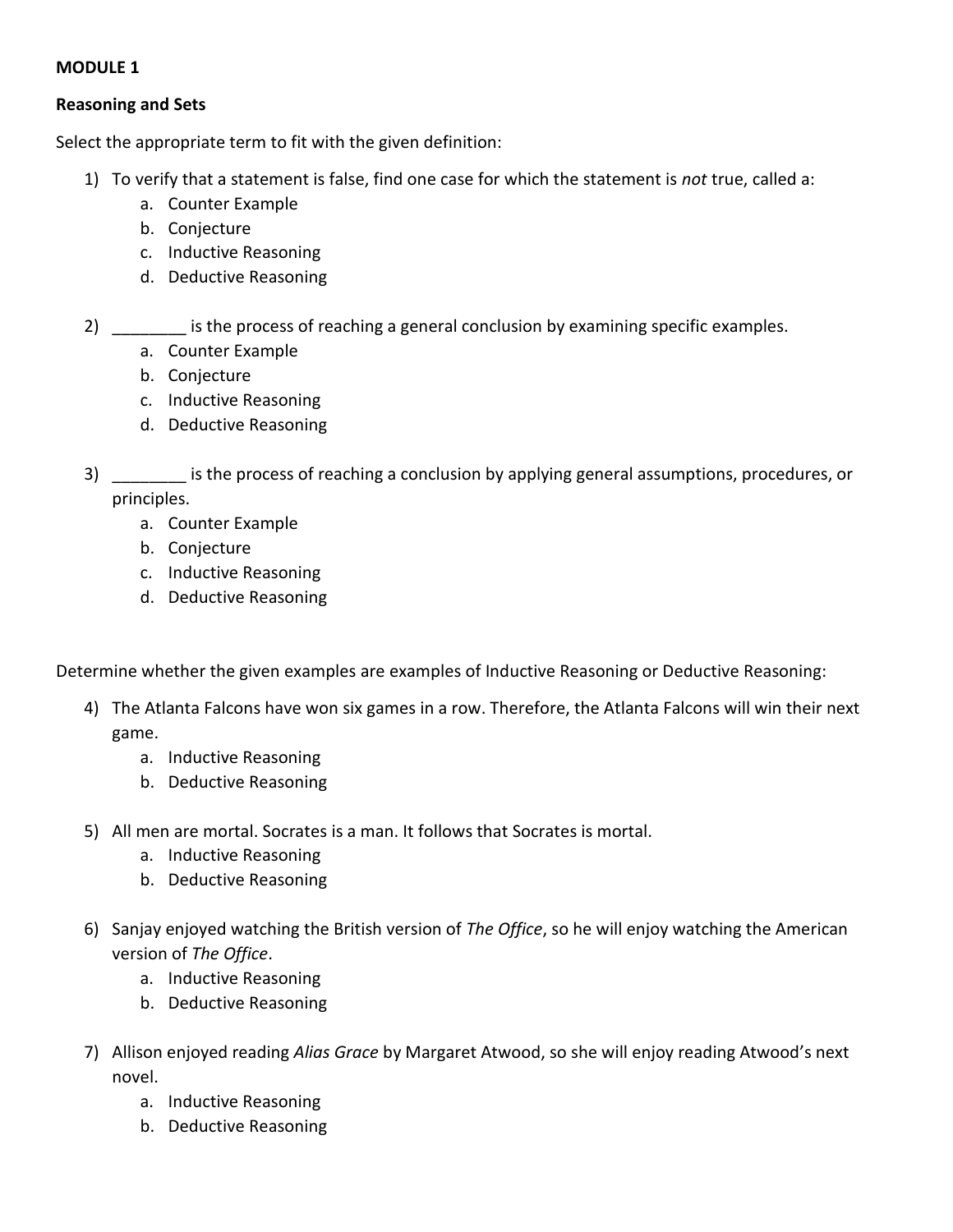- 8) All octagons have exactly eight sides. A stop sign is an octagon, therefore it has exactly eight sides.
	- a. Inductive Reasoning
	- b. Deductive Reasoning

Use Inductive Reasoning to predict the most probable next number in the list:

| 9) 7, 10, 16, 25, 37, 52, __                                                 |                        |
|------------------------------------------------------------------------------|------------------------|
|                                                                              | a. 72                  |
|                                                                              | b. 91                  |
|                                                                              | c. 70                  |
|                                                                              | d. 93                  |
|                                                                              |                        |
| 10) $\frac{1}{5}$ , $\frac{5}{9}$ , $\frac{9}{13}$ , $\frac{13}{17}$ , _____ |                        |
|                                                                              | a. $\frac{17}{23}$     |
|                                                                              | b. $\frac{17}{21}$     |
|                                                                              | C. $\frac{18}{22}$     |
|                                                                              | d. $\frac{18}{21}$     |
|                                                                              | 11) 64, 32, 16, 8, ___ |
| a. 6                                                                         |                        |
| b. 2                                                                         |                        |
| c. 4                                                                         |                        |
| d. 0                                                                         |                        |

Complete the definition with the appropriate term(s):

12) Any group or collection of objects is called a:

- a. Set
- b. Null Set
- c. Element
- d. Roster

13) A set *A* is \_\_\_\_\_\_ to set *B*, denoted \_\_\_\_\_\_, if and only if *A* and *B* have the same number of elements.

- a. Equal; *A* = *B*
- b. Equal;  $A \sim B$
- c. Equivalent;  $A = B$
- d. Equivalent; *A ~ B*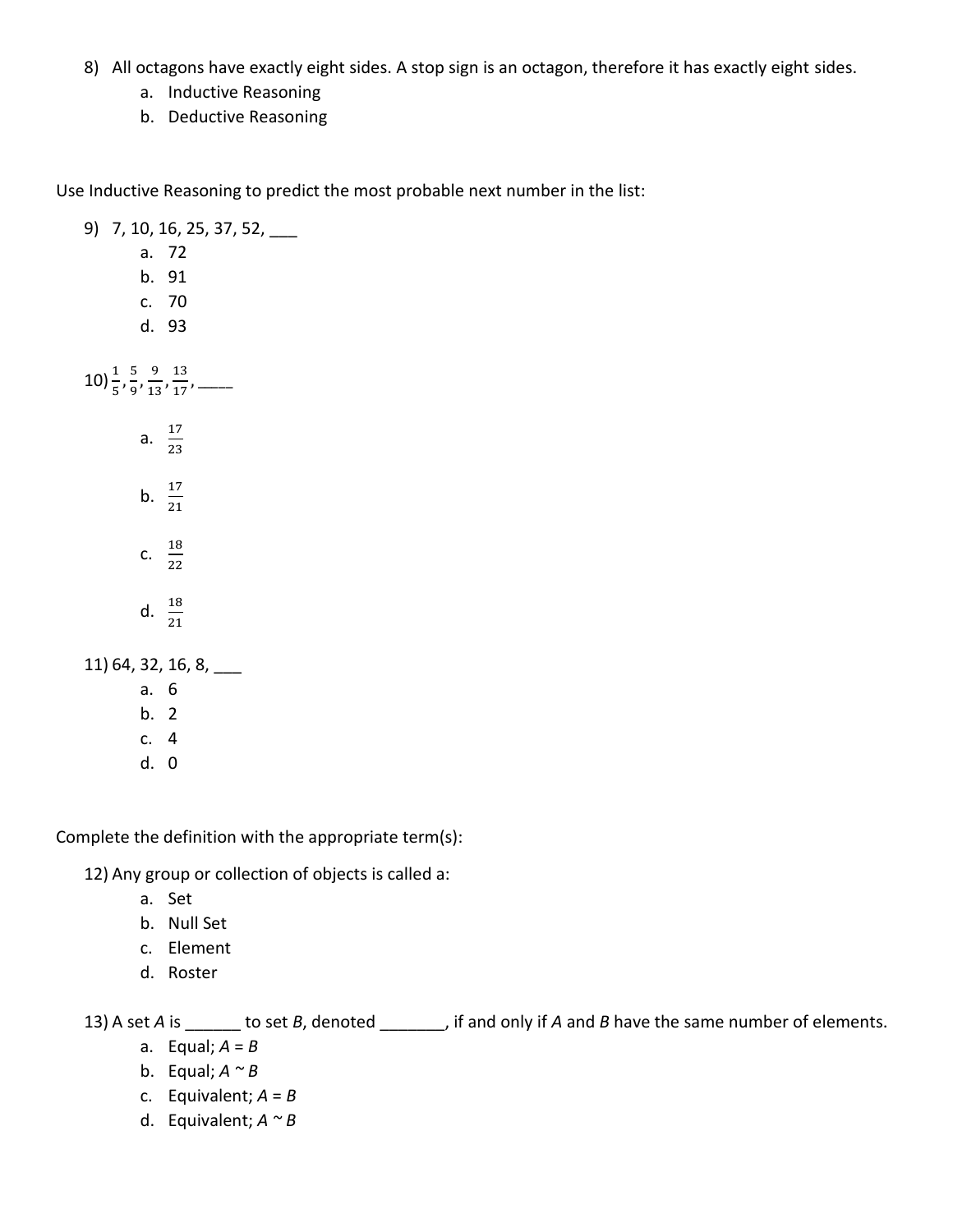- 14) The \_\_\_\_\_\_\_\_ of sets *A* and *B*, denoted \_\_\_\_\_\_\_, is the set that contains all the elements that belong to both *A* or *B*, or to both.
	-
	- a. Intersection; *A* ∪ *B*
		- b. Intersection; *A* ∩ *B*
		- c. Union; *A* ∪ *B*
		- d. Union: *A* ∩ *B*

15) Two sets are \_\_\_\_\_\_\_\_ if their intersection is the empty set.

- a. Disjoint
- b. Blank
- c. Null
- d. Unsettled

Determine whether the given statement is True or False:

 $16$ )  $7 \in \{2, 3, 4, 7\}$ 

- a. True
- b. False

17) -2 ∈ **N** 

- a. True
- b. False

18) The collection of all beautiful flowers in the garden is a well-defined set.

- a. True
- b. False

19) { } represents the Null set.

- a. True
- b. False

20)  $U' = \emptyset$ 

- a. True
- b. False

21)  $\emptyset' = 0$ 

- a. True
- b. False

22) The Whole numbers are a subset of the Natural Numbers.

- a. True
- b. False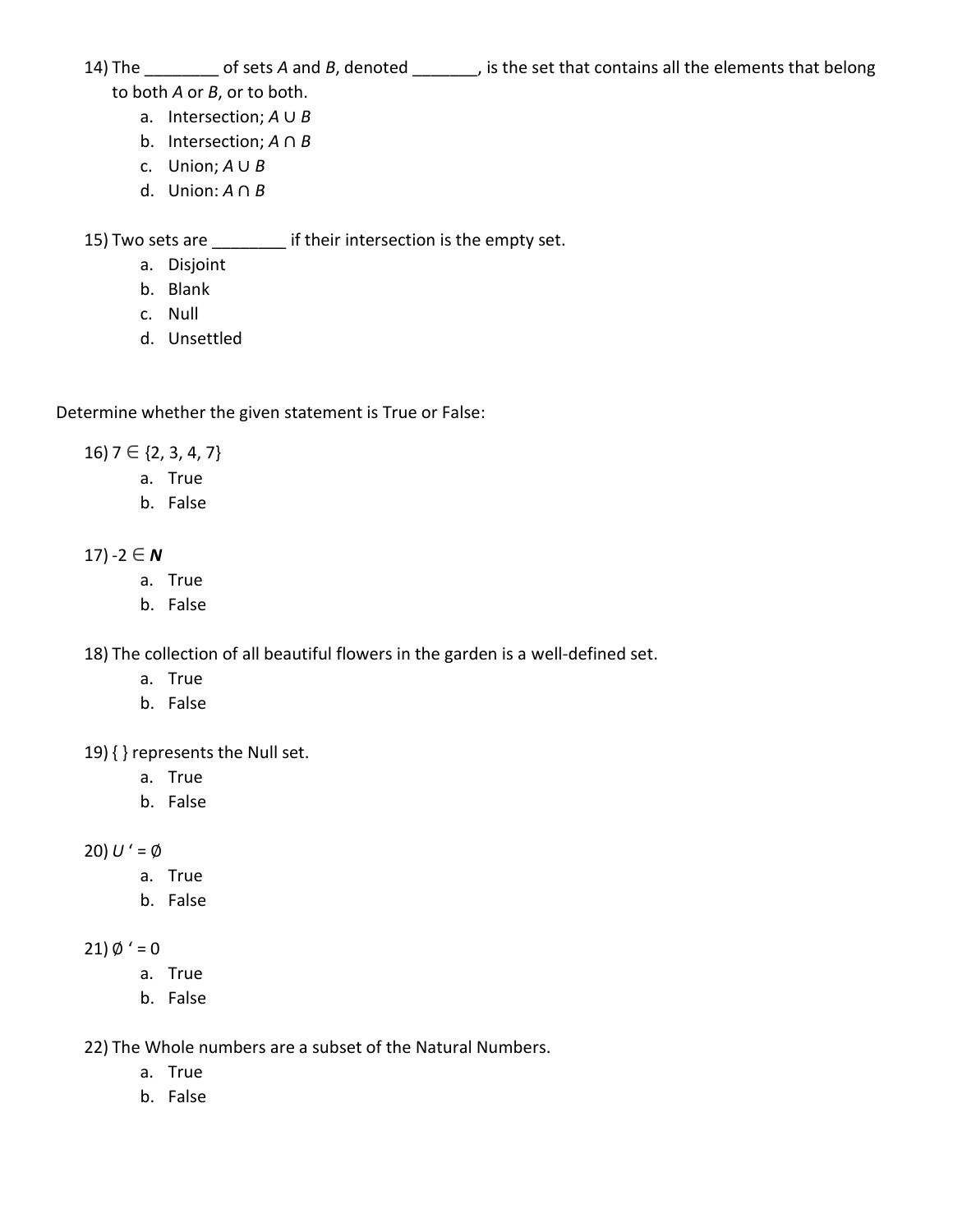- 23) The Empty set is a subset of any set.
	- a. True
	- b. False

24) *A* ⊆ *A*

- a. True
- b. False

Answer the following Set Theory Questions:

- 25) Which set operation is being used here: "The set of all CSU students who are math majors and computer science majors."
	- a. Complement
	- b. Intersection
	- c. Disjoint sets
	- d. Union

26) Which of the following is true regarding the statement "All squares are rectangles":

- a. Some squares are not rectangles
- b. This statement is false
- c. The set of squares is a subset of the set of rectangles
- d. The sets of squares and rectangles are disjoint
- 27) Which number set includes the number 0?
	- a. Whole Numbers (*W*)
	- b. Natural Numbers (*N*)

28) Which of the following is an element of the set of Integers (*Z*)

- a. 1001
- $h.$  %
- c. π
- d.  $\sqrt{2}$

29) Which of the following is an example of De Morgan's Law?

- a. (*A* ∩ *B*) ∩ *C* = *A* ∩ (*B* ∩ *C*)
- b. *A* ∪ *B* = *B* ∪ *A*
- c.  $(A ∪ B)' = A' ∪ B'$
- d.  $(A ∩ B)' = A' ∪ B'$

30) Use the roster method to rewrite the set  $\{x | x \in \mathbb{Z} \text{ and } -2 < x \leq 1\}$ 

- a.  $\{-2, -1, 0\}$
- b. {-1, 0}
- c.  $\{-1, 0, 1\}$
- d. {-2, -1, 0, 1}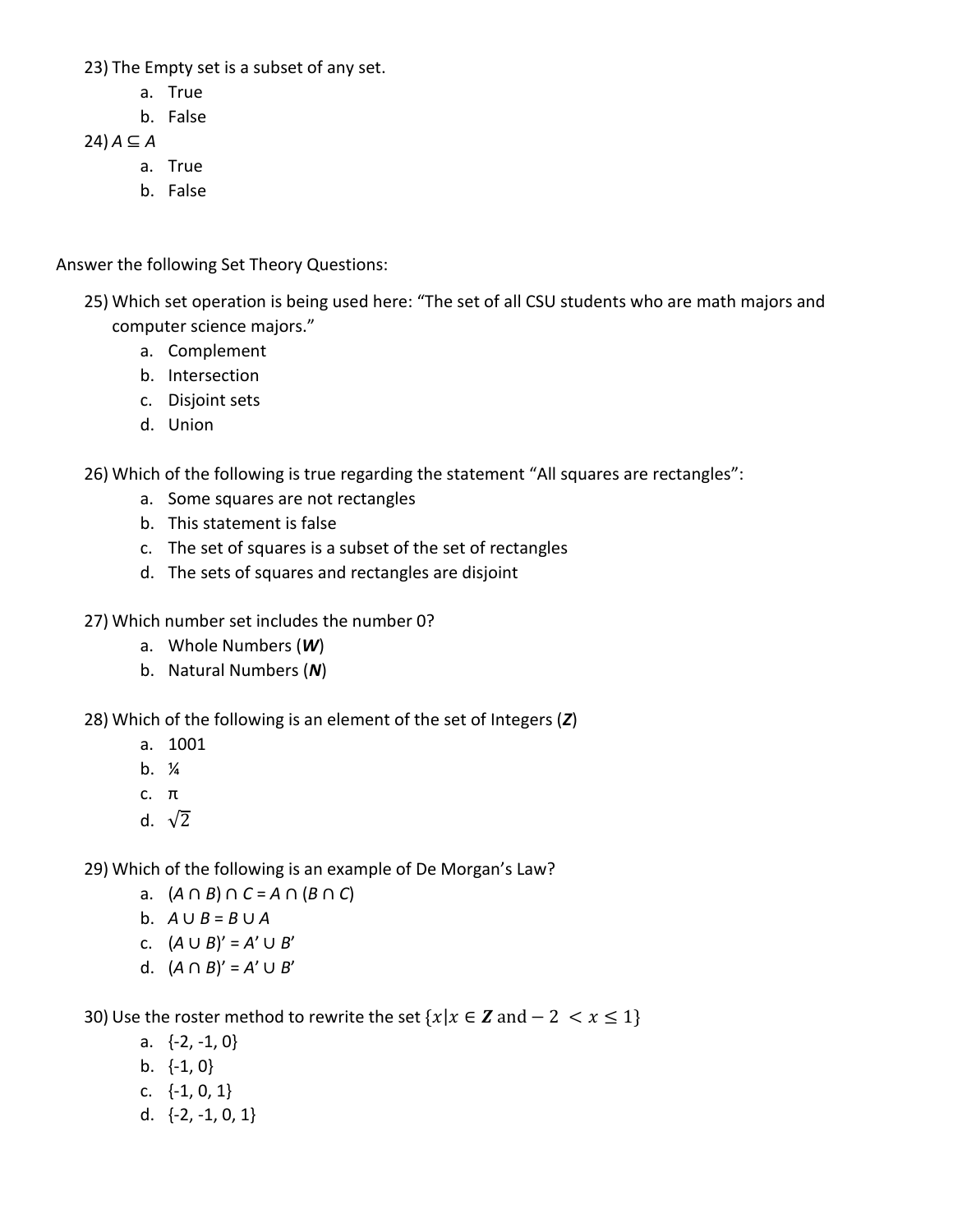31) Let *A* = {1, 2, 2, 3, 5, 8}. Find *n*(*A*).

- a. 6
- b. 2
- c. 5
- d. 8

32) Find the cardinality of the set *B* = {4, 5, 6, 7, … , 100}

- a.  $n(B) = 96$
- b.  $n(B) = 97$
- c.  $n(B) = 16$
- d.  $n(B) = 5$

33) What symbol is used to denote the Universal Set, the set of all elements under consideration?

- a. \$
- b.  $N$
- c.  $U$
- d. ∅

34) Let *U* = {1, 2, 3, 4, 5, 6} and *A* = {1, 3, 5}. Find *A*'.

- a. {1, 2, 3, 4, 5, 6}
- b. {1, 3, 5}
- c. {2, 4, 6}
- d. { }

35) Let *U* = {0, 1, 2, 3, 4, 5, 6} and *A* = { }. Find *A*'.

- a. {1, 2, 3, 4, 5, 6} b. {0}
- c. {0, 1, 2, 3, 4, 5, 6}
- d. {0, 1}

36) Let  $U = \{1, 2, 3, 4, 5, 6, 7, 8\}$  and  $A = \{x \mid x < 5 \text{ and } x \in N\}$ . Find A'.

- a. {1, 2, 3, 4} b. {1, 2, 3, 4, 5}
- c.  $\{6, 7, 8\}$
- d. {5, 6, 7, 8}

37) Let  $A = \{0, 2, 4, 6\}$  and  $B = \{1, 2, 4, 6\}$ . Show that  $A \not\subset B$ .

- a.  $A \sim B$  so  $A \not\subset B$
- b.  $0 \in A$  but  $0 \notin B$
- c.  $2 \in A$  and  $2 \in B$
- d.  $1 \in B$  but  $1 \notin A$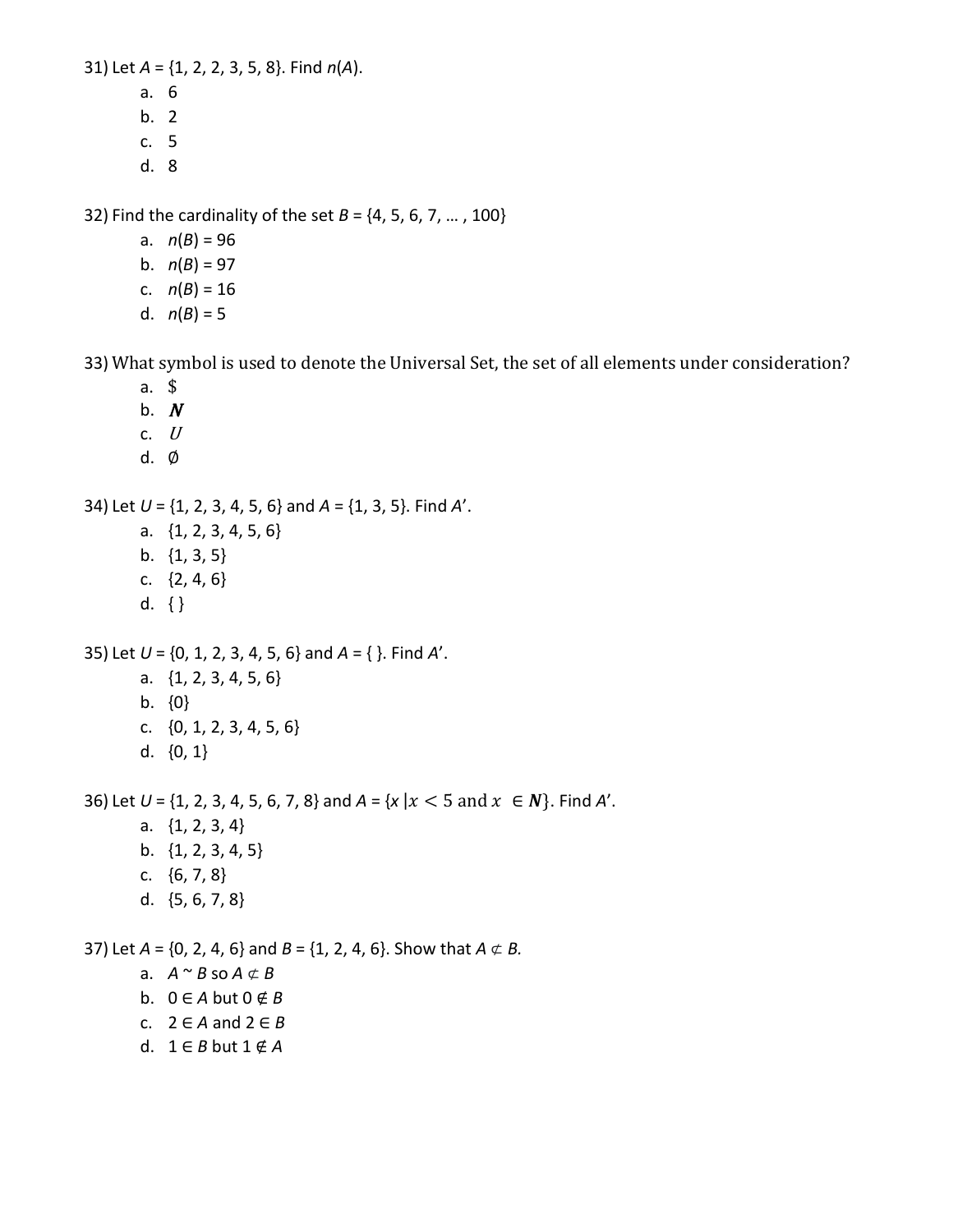38) Which of the following is *not a proper subset* of {1, 2, 3, 4}?

- a. {4, 3, 2, 1}
- b. { }
- c. {1, 2, 3}
- d. {1}

39) Which of the following statements about the sets *A* = {a, e, i, o, u} and *B* = {e, o, a, i, u} is *NOT* true?

- a.  $A = B$
- b.  $A \sim B$
- c.  $A \subseteq B$
- d.  $A \subset B$

40) Use the roster method to write the set of positive integers less than or equal to 4.

- a. {0, 1, 2, 3, 4}
- b. {1, 2, 3}
- c. {1, 2, 3, 4}
- d. {0, 1, 2, 3}

41) Use the roster method to write the set of natural numbers *x* that satisfy *x* + 7 = 4.

- a. { }
- b. {-2}
- c. {2}
- d. None of the above

42) Use set-builder notation to write the set {0, 1, 2, 3, 4, 5, 6, 7, 8}

- a.  $\{x \mid x < 8 \text{ and } x \in W\}$
- b.  $\{x \mid x \leq 8 \text{ and } x \in \mathbb{N}\}\$
- c.  $\{x \mid x < 8 \text{ and } x \in \mathbb{N}\}\$
- d.  $\{x \mid x \leq 8 \text{ and } x \in W\}$

43) What must be true of the finite sets *A* and *B* if  $n(A \cup B) = n(A) + n(B)$ ?

- a. *A* ∩ *B* = ∅
- b. *A ~ B*
- c.  $A = B$
- d.  $n(A) = n(B)$

Let  $U = \{1, 2, 3, 4, 5, 6, 7\}, A = \{2, 4, 6\}, B = \{1, 2, 3, 5, 7\}, \text{ and } C = \{1, 3, 6, 7\}.$  Answer the following:

44) Find (*A* ∪ *B*)'.

- a. { }
- b. {2}
- c. {1, 2, 3, 4, 5, 6, 7}
- d. {2, 4, 6}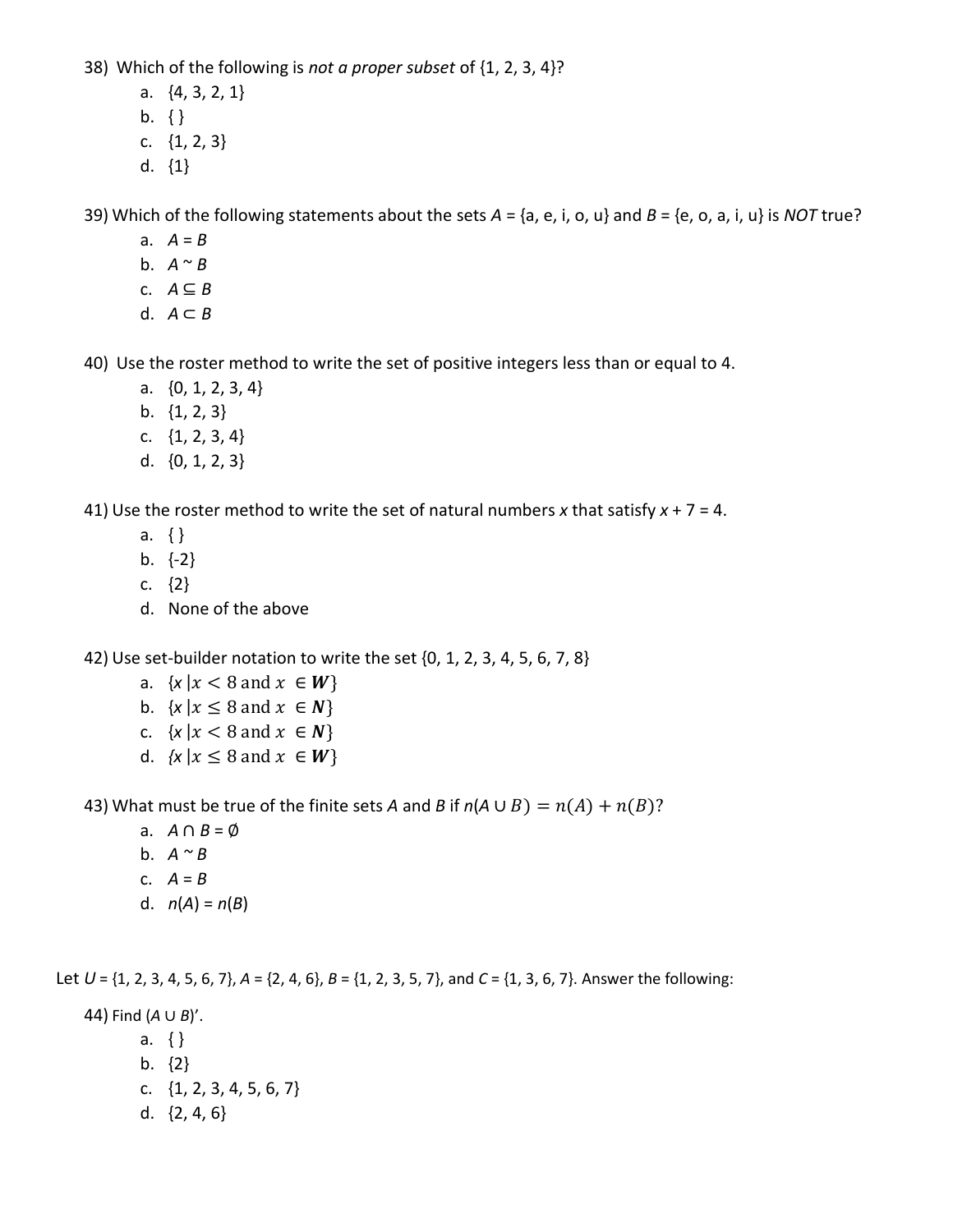45) Find (*A* ∩ *B*)'.

- a. {2}
- b. {1, 3, 5, 7}
- c. { }
- d. {1, 3, 4, 5, 6, 7}

46) Find *A* ∩ (*B* ∩ *C*).

- a. {1}
- b. {2}
- c. { }
- d. {3}

47) Find *A* ∩ ∅.

a. { } b. {1, 2, 3, 4, 5, 6, 7} c.  $\{2, 4, 6\}$ d. {1, 3, 5, 7}

48) Find *C* ∪ ∅.

a. { } b. {1, 2, 3, 4, 5, 6, 7} c.  $\{2, 4, 5\}$ d. {1, 3, 6, 7}

Answer the following application questions:

49) How many subsets does the set *T* = {salsa, sour cream, queso, guacamole, pico de gallo} have?

- a. 0
- b. 25
- c. 5
- d. 32
- 50) At one university, it is observed that 76% of its students are pursuing undergrade degrees and 33% of its students are working a full-time job. They know that 18% of their undergraduate students also work a full-time job. Use the Inclusion-Exclusion principle to determine how many of their students are undergraduate students *or* are working a full-time job.
	- a. None of them
	- b. 76%
	- c. 91%
	- d. 33%